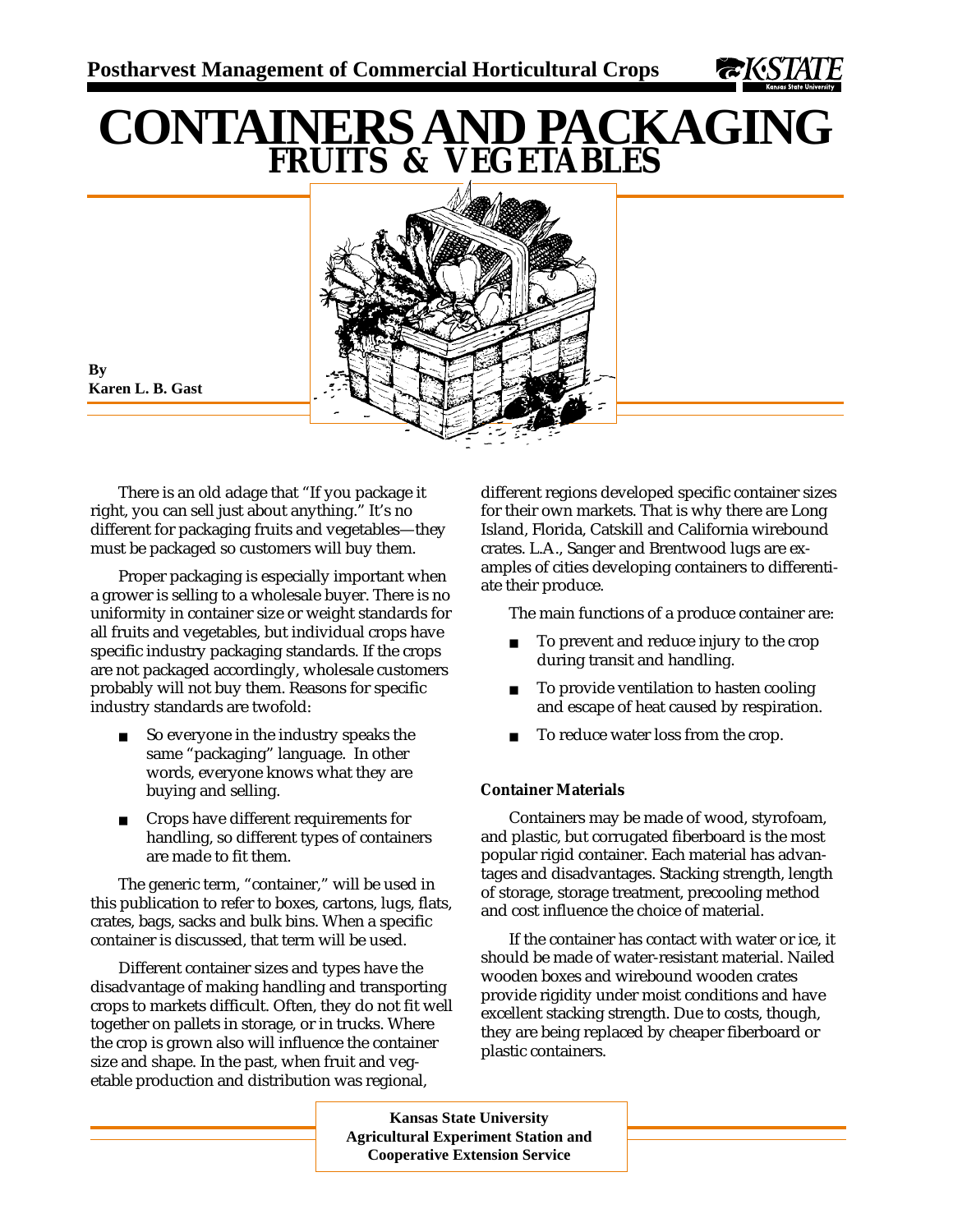Fiberboard containers are often waxed to give them water resistance; otherwise they weaken if they become wet or moist. Thus, their use is limited to long-term storage in high humidity conditions, or when hydrocooling and top-icing are used in precooling. Telescoping construction, dividers and corner reinforcement are ways that fiberboard boxes have been made stronger.

Plastic containers, a relatively new type of container, have good stacking strength and are water resistant. They tend to be brittle, especially foam plastic, which shatters quite easily when dropped or handled roughly.

Nonrigid containers such as bags and sacks are made of burlap, cotton or plastic mesh or ventilated plastic film. They contain the produce, but offer no structural support. They allow good contact between the produce and ice for cooling and storage.

#### **Bulk Bins**

Bulk bins, originally used in harvesting, are now used for shipping and storage of some produce. Bin sizes vary, but there is a move to a standard  $40 \times 48$ -inch size with a palletized bottom for easy handling. Placement and type of bin vents varies. Most bulk bins are wood and stackable. Corrugated fiberboard bins that are attached to wooden pallets are mostly used for watermelons and other vine crops.

Bulk bins are replacing loose bulk loading and handling for commodities such as potatoes, onions, melons and squash. Bins reduce the amount of handling labor needed, and may reduce bruising of the fruits and vegetables.

## **Container Ventilation**

Containers need to be vented to effectively lower and maintain produce temperature for storage. If the produce is precooled by room cooling or forced-air cooling, the cold room air must be forced through the containers to remove field heat. To ensure the longest shelf life, the produce must be precooled as quickly as possible. Vents allow cold air to be forced more quickly through the containers and produce.

Vents also allow the heat built up by respiration to escape. Produce exposed to high temperatures in unvented containers will usually have a shorter shelf life.

A well-made container has uniform venting, so when it is stacked the vents will match other containers. Matching is important so cold air can be pulled through a whole stack or pallet of containers.

Too much venting weakens a container, while too little venting restricts the air flow through it. A good rule of thumb is to have 5 percent of the container sides and/or ends vented. A few large vertical vents are better than many small round ones. A container with bags, liners and vertical dividers will eliminate the beneficial effects of vents. Most commercial box and carton companies have standard containers with effective venting spacings.

#### **Wrapping**

Wrapping pears and apples individually in tissue-type paper has been a common practice to reduce vibrational and impact bruising from other fruit in the container. Wrapping has become less common in recent years because skilled labor is required to wrap fruit properly and efficiently.

## **Palletization of Containers**

Palletization or unitized handling (stacking containers on standard size pallets) is used to reduce the number of times an individual container is handled, and to reduce damage to the contents. Palletization is becoming an industry standard for handling large quantities of produce.

A standard pallet is  $40 \times 48$  inches, and most containers are designed to stack on them (straight or crossed). To hold the stack on the pallet, some containers have interlocking tabs between the layers. "Break-away" glue is sometimes used between the layers, or the unitized pallet is wrapped with plastic film or mesh. When stacking and loading the pallet, care needs to be taken to match vents between containers. Standard container sizes are now being developed that fit interchangeably on the  $40 \times 48$ -inch pallet.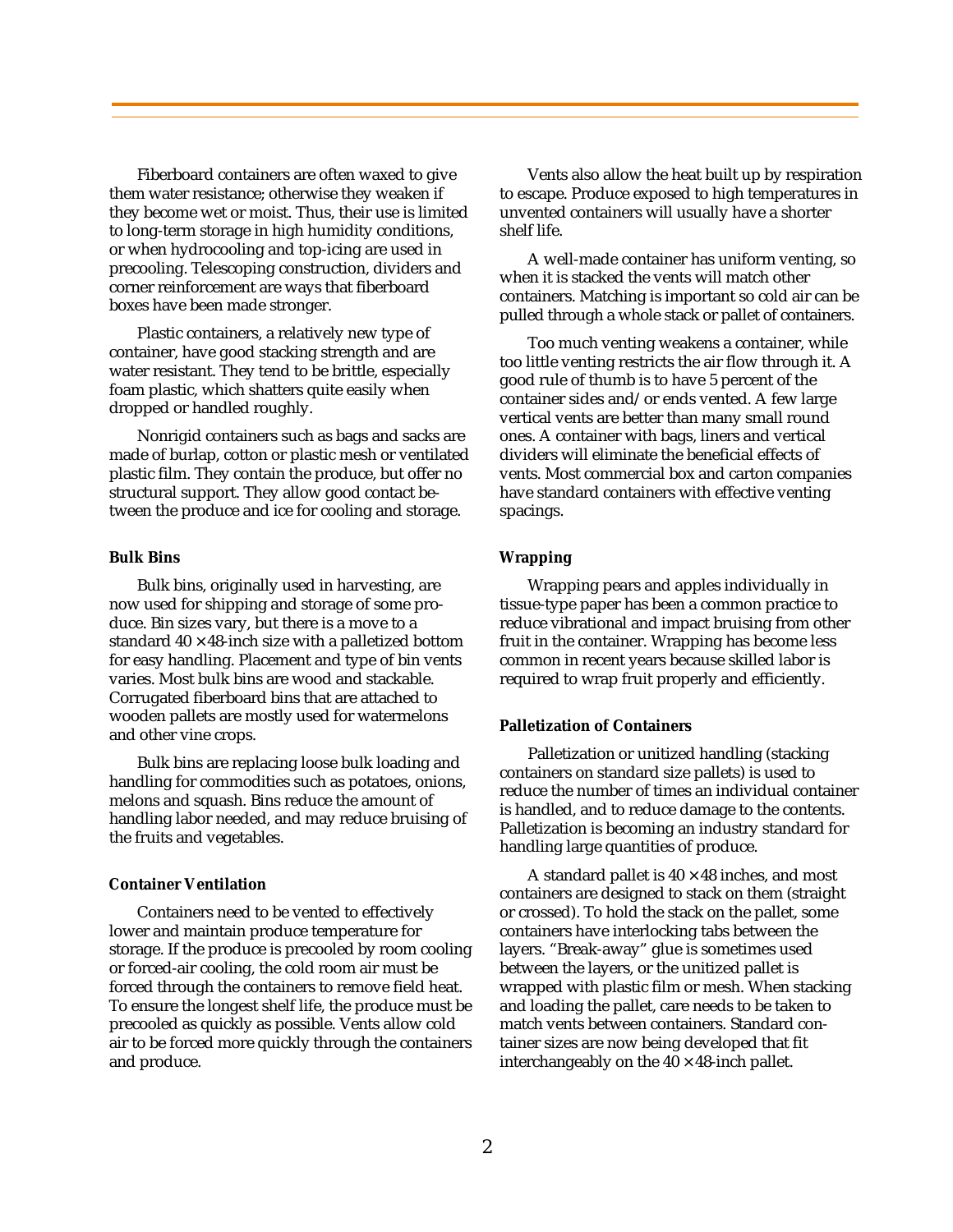### **Labeling**

Produce containers should be labeled *at each end* and *on the top* with the following information:

- 1. Commodity (potatoes, apples, etc.)
- 2. Size, count and/or net weight (50 count, 32 pounds, etc.)
- 3. Grade (U.S. Fancy, U.S. #1, etc.)
- 4. Packer/grower/shipper (name and address)
- 5. Packing date (1-23-91, etc.)
- 6. Quality assurance or control code (harvest date information, bin number, packing time, packer number, inspector number, gassing room number for tomatoes or honeydew melons, etc.)

It is most important to label the end of the container; this part of the box will be most visible when containers are stacked. The first four items let the buyer know who, what and how much. The last two items help with quality assurance or control of the produce. If there are problems, a quality assurance code system will help find the source of the problem.

#### **Grades and Sizes**

Besides having a specific size container, each crop is packed to a uniform grade and size. The grades are set by the U.S. Department of Agriculture or by states. Individual states are often more strict than USDA standards. Most buyers want at least U.S. Grade No. 1 or better. The difference between No. 1 and lower grades is the percentage of fruits or vegetables that do not pass the grade standards. The USDA publishes leaflets with grade standards for most crops. Single copies are free from:

> Fresh Products Branch Agricultural Marketing Service Fruits and Vegetable Division U.S. Department of Agriculture P.O. Box 96456, Room 2056-South Bldg. Washington, D.C. 20090-6456

Sizing is an important part of packing a crop "right." The buyer wants a container with uniformly sized fruits and vegetables, and also wants them labeled appropriately. Size may be designated as the number or count in the containers; but some crops use actual produce size in length or diameter.

Number or count is the number of fruits or vegetables that will fit into the container. This is customarily called a "count pack." The "designated number" usually corresponds to a standard size range of the fruit or vegetables. For example, if you are packing melons as "18s," you cannot put six extra-large melons into a container with 12 extrasmall melons and label it as a carton of "18s."

A different type of count is used most commonly with tomatoes packed in two-layer boxes (lugs). They are labeled as  $4\times4$ ,  $4\times5$ ,  $5\times5$ ,  $6\times6$ , etc. A 6×6 lug indicates that the box has six rows of six tomatoes in each layer—36 tomatoes in each layer with a total of 72 tomatoes per lug, which should weigh about 20 to 25 pounds.

Other crops are labeled by size, usually diameter. For example, a container may be labeled 21 ⁄4-inch peaches.

Containers may also have minimum weight ranges. Bulk or loose packaging may have a minimum weight range to compensate for slight differences in the produce. Containers are often overfilled to offset weight losses during handling, storage and transit. Precise container weights are usually found in wholesale produce containers that are packaged with individual 1- to 5-pound bags for retail sales, called "consumer packs." Individual consumer packs within a wholesale container also are used with volume units. Berry fruits are the most common example where 12 to 24 half-pint, pint or quart boxes are packed in a flat or carton. The wholesale box containing consumer packs is called a "master."

#### **Conclusions**

Washing, drying, sorting, grading and packing crops into the right container is a good start, but it will not be good enough for most wholesale buyers and brokers. The packed produce must be at a proper storage temperature when it is delivered before most buyers will accept it. Ideally, the produce should be precooled rapidly to storage temperature before or after packing. Precooling will ensure the longest produce shelf life. Packed and precooled produce must be stored at optimum storage temperatures until it is delivered to the buyer.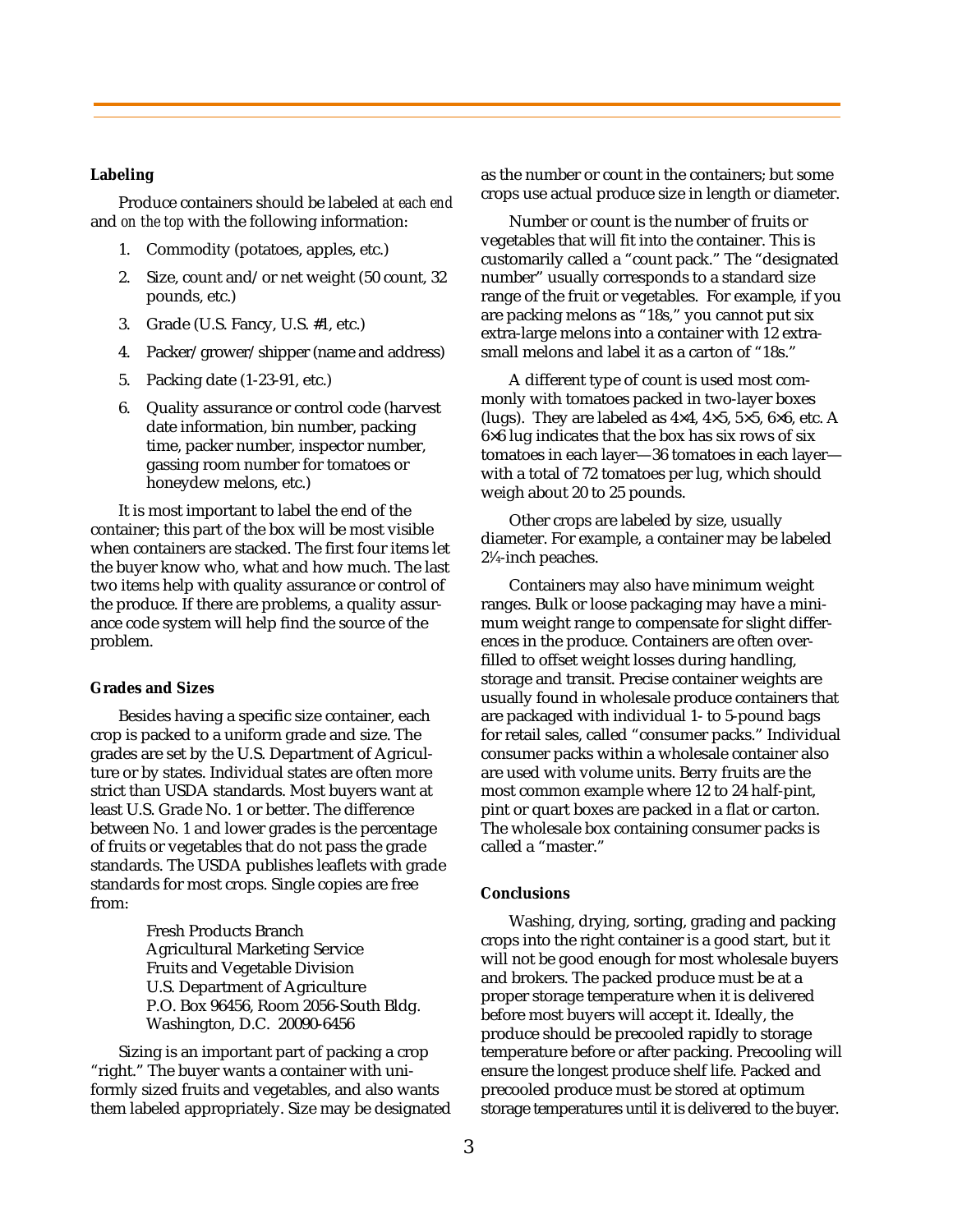For more information on optimum storage conditions (temperature and relative humidity) for specific crops, read K-State Research and Extension Bulletin MF-978, *Postharvest Management of Commercial Horticultural Crops: Storage Conditions—Fruits and Vegetables.*

## **VEGETABLES**

**Asparagus**—Asparagus is sold by weight in the standard containers listed in Table 1. Spears may be loose-packed, or bundled vertically in pyramid crates. Vertical packing keeps the spears straight. Spears are sized by diameter and must be at least 5 ⁄16 inch in diameter to be sold. USDA size grades are:

Small = 5 ⁄16 inch to less than 8 ⁄16 inch diameter Medium =8 ⁄16 inch to less than 11⁄16 inch diameter Large =  $\frac{11}{16}$  inch to less than  $\frac{14}{16}$  inch diameter Very Large =  $\frac{14}{16}$  inch and up diameter

**Beans, snap**—Snap beans are sold by weight and bulk-packed in bushel hampers and cartons. They are sized by diameter.

| Sieve size          | Diameter (to but not including)      |
|---------------------|--------------------------------------|
| $No.1 =$            | $12/64 - 14.5/64$ inch               |
| $No.2 =$            | $14.5/64 - 18.5/64$ inch             |
| $No.3 =$            | $18.5/64 - 21/64$ inch               |
| $No.4 =$            | $^{21}/_{64}$ – $^{24}/_{64}$ inch   |
| $No.5 =$            | $\frac{24}{64} - \frac{27}{64}$ inch |
| No.6 and larger $=$ | $27/64$ inch and larger              |

U.S. No.1 grade snap beans must have a maximum sieve size of 4; U.S. No.2 has no upper limit. Both have a minimum diameter of 12⁄64 inch.

**Beets, bunched or topped**—Beets are sold by weight and packed in the containers given in Table 1. They are usually sold bunched with 12 beets per bundle with tops attached, or loose with tops trimmed short or removed. Short-trimmed tops cannot be more than 4 inches long; topped beets cannot be more than 1 ⁄2 inch in length.

**Broccoli**—Broccoli is usually sold in cartons holding 14 and sometimes 18 individual heads, or bunches of stems of uniform size. Cartons weigh 20 to 24 pounds.

**Brussels Sprouts**—Brussels sprouts are packaged in 25-pound bulk-pack cartons, or in flats holding 12 10-ounce consumer-ready cups. They should be greater than 1 inch and no more than 2 3 ⁄4 inches in diameter.

**Cabbage**—Cabbage is sold by weight, in bulk or 50 pound sacks or cartons. Packages are labeled with head size: Small=less than 2 pounds, Medium=2 to 5 pounds, and Large=greater than 5 pounds. Sometimes head size is given as the number of heads in a 50-pound container.

**Carrots, bunched or topped**—When carrots are bunched with the tops left on, the bunches must weigh more than 1 pound and contain at least 4 carrots. They are packed 24 bunches to a crate. Topped carrots are packed in consumer-ready 1- or 2-pound poly bags that are packed in 48-pound units. Carrots also are packed loose in bulk containers.

**Cauliflower**—Cauliflower is usually packed in a flat or 2-layer carton of 9 to 16 trimmed and filmwrapped heads. A size designation is usually given that corresponds to the number of heads in the carton. The number 9 heads are larger than number 16s.

**Corn, sweet**—Sweet corn is packed with 5-dozen ears in cartons or wirebound crates. It is also packed in bags.

**Cucumbers**—Cucumbers are most often packed in 11 ⁄9 bushel cartons. Size is based on diameter and length. Small cucumbers have diameters between 1 ⁄2 and 2 inches. Large cucumbers have diameters greater than 21 ⁄4 inches and lengths longer than 6 inches. If cucumbers are packed in smaller cartons, they are sold by count packs.

**Cucumbers, greenhouse**—Greenhouse cucumbers are packed in smaller cartons than field-grown cucumbers. They have a carton weight of 12 or 16 pounds, and often are plastic-wrapped (shrinkwrapped) to prevent water loss.

**Eggplant**—Eggplants packed in 20- to 23-pound cartons are packed 18 to 24 per carton. Size is designated by number per container.

**Garlic**—Garlic is packed in bulk or in a carton containing consumer-ready packages of 2 bulbs each. Bulk-packed garlic is sized.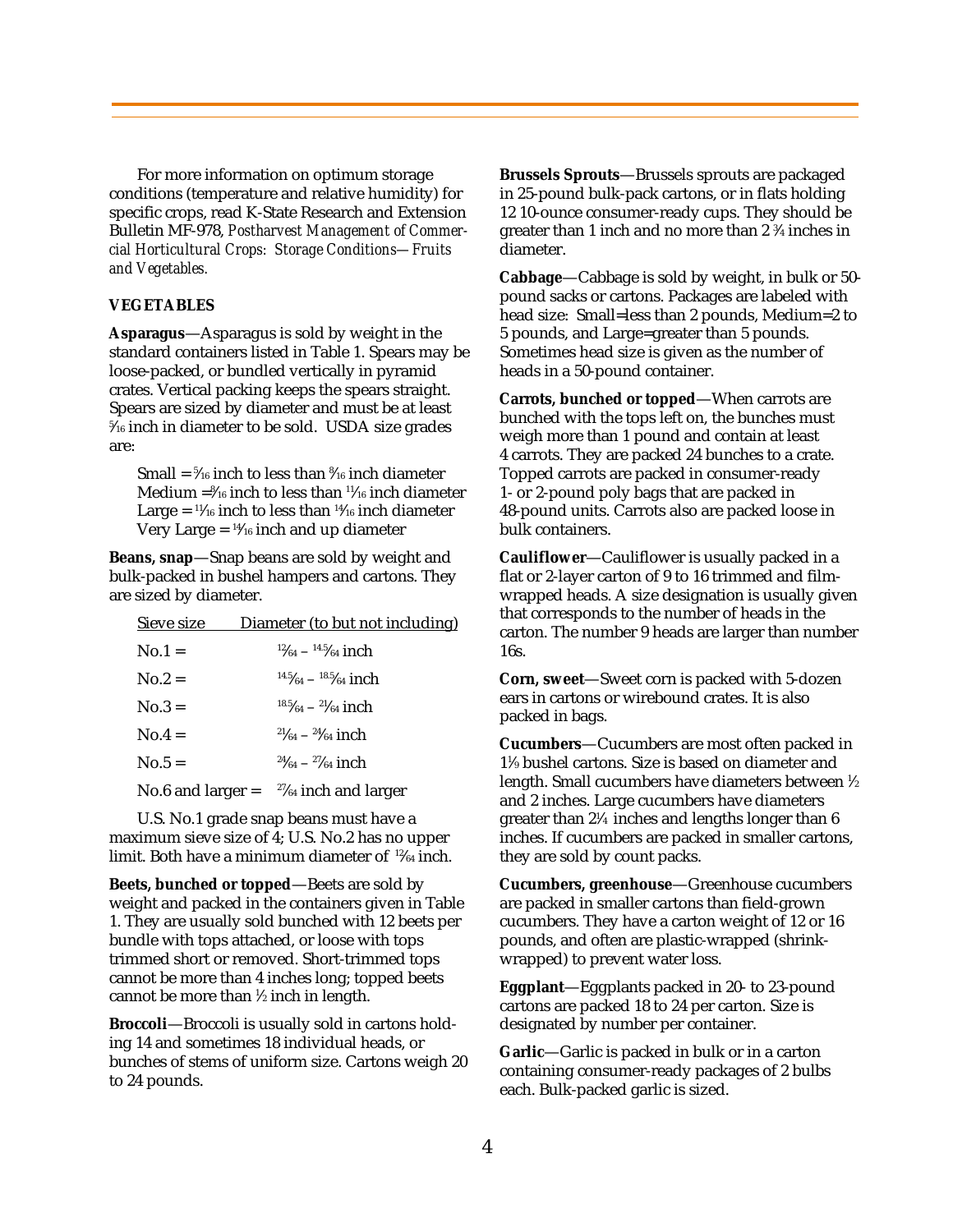| Garlic size designations | Diameter in inches               |
|--------------------------|----------------------------------|
| #11 Super-Colossal       | $2^{15}/_{16}$ and up            |
| #10 Colossal             | $2^{11}/_{16} - 2^{15}/_{16}$    |
| #9 Super-Jumbo           | $2\frac{7}{16} - 2\frac{11}{16}$ |
| #8 Extra-Jumbo           | $2\frac{3}{16} - 2\frac{7}{16}$  |
| #7 Jumbo                 | $1^{15}/_{16} - 2^{3}/_{16}$     |
| #6 Giant                 | $1^{13}/_{16} - 1^{15}/_{16}$    |
| #5 Tube                  | $1^{11}/_{16} - 1^{11}/_{16}$    |
| #4 Medium Tube           | $1\% - 1\frac{11}{16}$           |
|                          |                                  |

**Greens**—Greens include collards, dandelion greens, kale, mustard greens and Swiss chard. They are packed either loose or in bunches, 12 to 24 per carton.

**Herbs**—There are no USDA standards for most herbs, and few industry standards for packing containers. Most herbs are packed in airtight bags to prevent wilting. They are packed in bulk, or in bunches of 6, 12 or 30 per container. It is best to work closely with the buyer when packing herbs.

**Lettuce: romaine, big Boston, bibb, leaf**—These leafy types of lettuce are most commonly packed in cartons of 24 heads.

**Melons: casaba, crenshaw, honeydew, muskmelon**—Melons of uniform size are packed in various size boxes. Muskmelons are packed in containers that can range from 38- to 41-pound halfcartons to 80- to 85-pound jumbo crates. Honeydews are usually packed in 30- to 40-pound cartons. The other specialty melons are packed in 25- to 35 pound cartons.

**Okra**—Okra is packed in various size containers which have a standard packed weight. Okra is usually sold by weight.

**Onions**—Dry onions are sold by weight, but are packed in standard weight containers and packed to a uniform size. Size is determined by diameter.

| Onion bulb size designation    | Diameter in inches          |
|--------------------------------|-----------------------------|
| Small                          | 1 to $2\frac{1}{4}$         |
| <b>Repackers or Prepackers</b> | $1\frac{3}{4}$ to 3 (60% or |
|                                | more 2 inches)              |
| Medium                         | 2 to $3\frac{1}{2}$         |
| Large or Jumbo                 | 3 or greater                |

Green onions are bunched and packed 24 or 48 bunches per container, depending on size. Green onions can be sized by diameter: Small=less than 1 ⁄2 inch, Medium=1 ⁄2 to 1 inch, and Large=over 1 inch.

**Oriental Vegetables**—Leafy and head-type oriental vegetables are often bunched and packed into standard containers.

**Ornamental Gourds**—There are no USDA grade standards; handling will depend on the buyer. Gourds are often sold by weight and packed in bulk bins, or sold like miniature pumpkins, 40 pounds in 1 ⁄2- to 5 ⁄8-bushel crates.

**Peas, green and snow**—Peas are packed in standard size containers as outlined in Table 1. They are sold by standard weight of the filled container.

**Pepper**—Bell peppers are packed by size into standard containers that have a specific filled weight. Sizes are small, medium, large and extra large.

Chili peppers have no official standards for size and count. Standard packing containers are covered in Table 1.

**Potatoes**—Potatoes are packaged by size and by count per 50 pounds.

| Potato size designation | Diameter (inches)                |
|-------------------------|----------------------------------|
| Size A                  | $1\%$ and up                     |
| Size B                  | $\frac{1}{2}$ to $\frac{21}{4}$  |
| Small                   | $1\frac{3}{4}$ to $2\frac{1}{2}$ |
| Medium                  | $2\frac{1}{4}$ to $3\frac{1}{4}$ |
| Large                   | 3 to $4\frac{1}{4}$              |
| Potato count            | <b>Approximate tuber</b>         |
|                         | weight (ounces)                  |
| Under 50                | 15                               |
| 50                      | $12 - 19$                        |
| 60                      | $10 - 16$                        |
| 70                      | $9 - 15$                         |
| 80                      | $8 - 13$                         |
| 90                      | $7 - 12$                         |
| 100                     | $6 - 10$                         |
| 110                     | $5 - 9$                          |
| 120                     | $4 - 8$                          |
| 130                     | $4 - 8$                          |
| 140                     | $4 - 8$                          |
| over 140                | $4 - 8$                          |

**Pumpkins**—Jack o'lantern and processing pumpkins are shipped in bulk or in bulk bins. Eating pumpkins (small pie types) may be packed in crates, cabbage cartons or sacks. Standard weight for these smaller packs is 40 or 50 pounds. Miniature pumpkins are packed in 1 ⁄2- to 5 ⁄8-bushel crates with a standard weight of 40 pounds.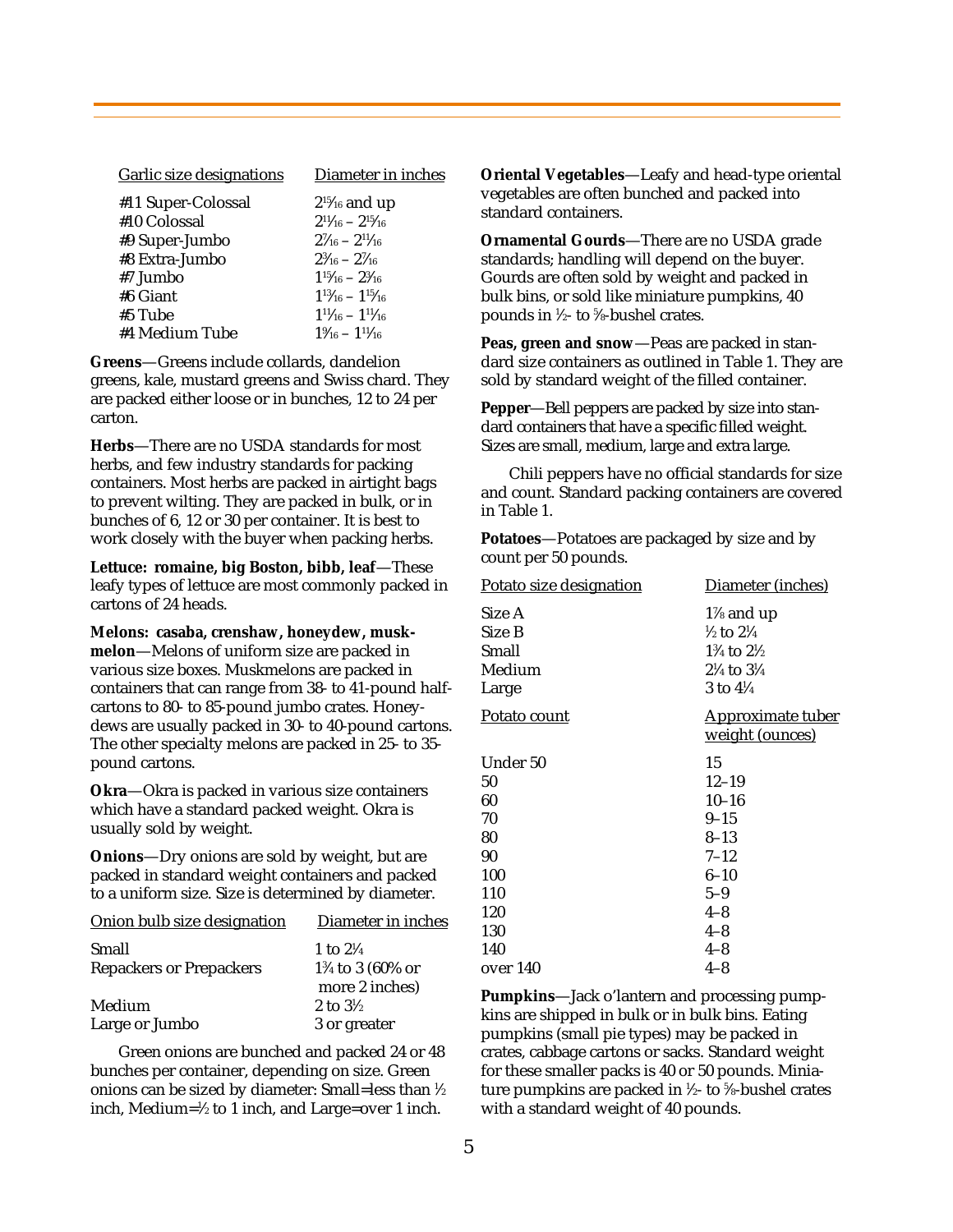**Radishes**—Radishes are packed topped or bunched with tops. Bunched radishes must be uniformly sized within the bunch. Sizes are: Small = ½ to ¾ inch diameter, Medium =  $\frac{3}{4}$  to 1 inch diameter, Large = 1 to 1 ⁄4 inch diameter, and Very Large over 1 ⁄4 inch diameter.

**Rhubarb**—Rhubarb is often packed in cartons or lugs of 20 pounds. U.S. grade standards have guidelines on length and diameter.

| <b>Rhubarb Grades</b> | <b>Diameter</b>      | Length       |
|-----------------------|----------------------|--------------|
| U.S. Fancy            | $>1$ inch            | $>10$ inches |
| $U.S.$ No.1           | $>$ 3/4 inch         | $>10$ inches |
| U.S. $No.2$           | $> \frac{1}{2}$ inch | $>10$ inches |

**Rutabaga**—Rutabagas are packed in 25- or 50-pound sacks or cartons, packed topped and usually waxed. They must be greater than 13 ⁄4 inches in diameter.

**Spinach**—Spinach can be packaged loose in bulk, loose in consumer-ready packages, or bunched. Bunched spinach is usually packed 24 bunches to a 20- to 22-pound carton. Cartons holding 10-ounce consumer-ready plastic bags are packed 12 to a carton.

## **Squash**

**Winter squash** includes green and gold Table Queen (acorn), turban, delicata, butternut, sweet dumpling, kabocha, golden nugget, buttercup, delicious, orange marrow, hubbard, banana, sweet meat, Mediterranean and calabaza. Winter squash is usually packed in bulk bins or smaller 40- to 50 pound crates, and sold by weight.

**Summer squash** includes zucchini, cocozelle, chayote, scallopini, yellow crookneck, yellow straightneck and sunburst. Summer squash is packed in a variety of containers with standard minimum weight requirements. It is also sized by small and medium categories.

**Sweet Potatoes**—Sweet potatoes are packed in containers that hold 40 or 50 pounds. U.S. grade standards cover the requirements for different sizes.

| Sweet potato<br>U.S. Grade | <b>Diameter</b><br>(inches)     | Length<br>(inches) | Weight<br>(ounces) |
|----------------------------|---------------------------------|--------------------|--------------------|
| U.S. Extra No.1            | $1\frac{3}{4}$ - $3\frac{1}{4}$ | $3-9$              | < 18               |
| <b>U.S. No.1</b>           | $1\frac{3}{4} - 3\frac{1}{2}$   | $3-9$              | ~< 20              |
| <b>U.S. No.2</b>           | $< 1\frac{1}{2}$                |                    | $<$ 36             |

**Tomatoes**—Cherry tomatoes are sold in flats holding 12, 1-pint boxes or baskets. They are usually picked vine-ripe.

Plum tomatoes are usually packed in quart boxes or baskets, eight to a carton. They are also picked vine-ripe.

Mature green tomatoes are sold in bulk-packed cartons, holding approximately 25 pounds. They are sorted by size. Size designation is based on the number of tomatoes (in rows and columns) in a layer on a standard two-layer tomato lug.

Pink and vine-ripe tomatoes are usually packed by uniform size in a two-layer lug or tray pack. They have softened enough that bulk packing causes too much bruising.

## **Size designation of tomatoes**

| Name               | Size                          | <b>Inches</b>   |                   |
|--------------------|-------------------------------|-----------------|-------------------|
|                    |                               |                 | $(min.)$ $(max.)$ |
| Maximum            |                               |                 |                   |
| Large              | $4 \times 5$ and up           | $3^{15}/_{32}$  | and up            |
| <b>Extra Large</b> | $5 \times 5$ and $5 \times 6$ | $2^{28}/_{32}$  | $3^{15}/22$       |
| Large              | $6 \times 6$                  | $2^{17}/_{32}$  | $2^{28}/_{32}$    |
| Medium             | $6 \times 7$                  | $2\frac{9}{32}$ | $2^{17}/32$       |
| Small              | $7 \times 7$                  | $2^{7}/_{32}$   | $2\frac{9}{3}$    |
| <b>Extra Small</b> | $7 \times 8$                  | $1^{28}/_{32}$  | $2^{4/3}$         |

**Turnips**—Turnips are packed bunched with tops, with tops short-trimmed, or topped. Packing containers and weight requirements differ for each type of pack. Topped turnips are bulk-packed in mesh or poly film bags or bushel baskets, or packed in consumer-ready 1-pound plastic bags, 24 bags to a carton. Turnips with tops are usually bunched and packed in wirebound crates or bushel baskets, and have a required minimum weight of 25 pounds.

**Watermelon**—Watermelons are sold by weight and usually in bulk bins. Prices are quoted per hundredweight.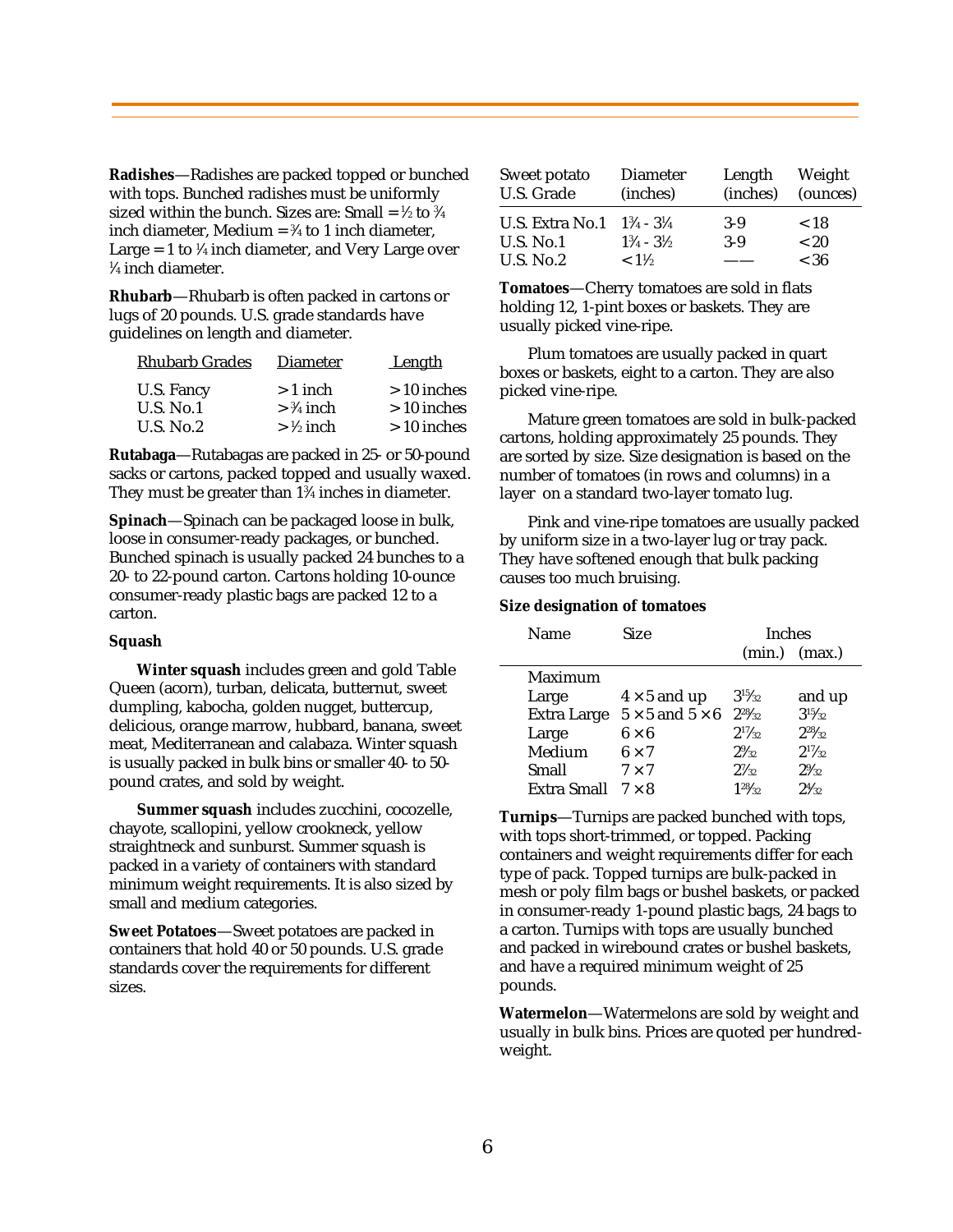## **FRUITS**

**Apples** — Apples are packed by count and weight. Apples sold by weight are usually packaged in consumer-ready 3-pound poly bags, 12 bags per carton. The apples are uniformly sized.

Apples are also sold by count, which is the number of apples of a certain diameter/size that will fit into a standard bushel carton. The larger the apple, the fewer per carton, so the lower the number designation. Apples can be bulk- or volumefilled into a carton, or place-packed into tray or cell packs in a carton. Tray or cell packs reduce the amount of injury to the fruit, but cost more because the tray and cell inserts must be purchased. Following is a summary of the fruit count and size, and packing arrangement for apples.

| 1.    | 2.          | 3.                 | 4.        | 5.          | 6.             | 7.          |
|-------|-------------|--------------------|-----------|-------------|----------------|-------------|
| Count | Pack        | No.                | Pieces    | Layers Size |                | Paper       |
|       |             | row                | per layer |             |                | inches size |
| 216   | $3\times3$  | $6\!\!\times\!\!6$ | 36        | 6           | $2\frac{1}{8}$ | 9"          |
| 198   | $3\times3$  | $6\times5$         | 33        | 6           | $2\frac{1}{4}$ | 9"          |
| 175   | $3\times3$  | $6\times7$         | 35        | 5           | $2\frac{3}{8}$ | 9"          |
| 163   | $3\times2$  | $6\times7$         | $33 - 32$ | 5           | $2\frac{1}{2}$ | 9"          |
| 150   | $3\times2$  | $6\times 6$        | 30        | 5           | $2\frac{5}{8}$ | 10"         |
| 138   | $3\times2$  | $6\times5$         | $28 - 27$ | 5           | $2\frac{3}{4}$ | 10"         |
| 125   | $3\times2$  | $5\times5$         | 25        | 5           | $2\frac{7}{8}$ | 10"         |
| 113   | $3\times2$  | $5\times4$         | $23 - 22$ | 5           | 3              | 10"         |
| 100   | $3\times2$  | $4\times4$         | 20        | 5           | $3\frac{1}{8}$ | 11"         |
| 88    | $3\times2$  | $4\times5$         | 22        | 4           | $3\frac{1}{4}$ | 11"         |
| 80    | $2\times 2$ | $5\times5$         | 20        | 4           | $3\frac{3}{8}$ | 11"         |
| 72    | $2\times 2$ | $5\times4$         | 18        | 4           | $3\frac{1}{2}$ | 12"         |
| 64    | $2\times 2$ | $4\times4$         | 16        | 4           | $3\frac{5}{8}$ | 12"         |
| 56    | $2\times2$  | $3\times4$         | 14        | 4           | $3\frac{3}{4}$ | 12"         |
| 48    | $2\times 2$ | $3\times3$         | 12        | 4           | $3\frac{7}{8}$ | 12"         |

- 1. Count = Number of apples per carton or box.
- 2. Pack = Add the two numbers to get the number of rows per tray or layer.
- 3. Number per rows = 1st number is the number of fruit in 1st, 3rd and 5th rows in the layer/tray. 2nd number is the number of fruit in the 2nd, 4th and 6th rows in the layer/tray.
- 4. Pieces per layer or tray = Number of fruit per layer or tray.
- 5. Layers = Number of layers or trays per carton or box.
- 6. Size = Minimum fruit diameter for given count.
- 7. Paper = Size of wrapping papers if fruit is to be individually wrapped.

**Apricots**—Apricots are sold by count and weight. When bulk- or volume-filled into 24-pound lugs, apricots are sold by weight. The size is designated by diameter in inches, or by jumbo, large, extra large, etc. When the fruit is tray-packed, it is given a count number, and price is based on that number.

**Berries**—Blackberries, blueberries, raspberries and strawberries are sold by volume in half-pints, pints and quarts. They are usually packed 12 (or sometimes 24) to a single layer crate, flat or box. Blueberries can be labeled by size. The standard used is the number of fruit per pint.

**Cherries**—Sweet cherries are bulk- or volume-filled into lugs that hold 18 to 20 pounds. The lugs are often lined with polyethylene (plastic) bags to preserve quality. Sweet cherries can be sorted by size. Fresh sour cherries are rarely seen in retail markets, except near production areas. They are very perishable, and most go to processors close to the production areas. There are no standard packs for sour cherries.

**Grapes**—Grapes are typically sold by weight in 23-pound lugs. Eastern or American type grapes are often sold by volume, in cartons filled with 12, 1-quart containers packed similar to berries.

**Nectarines**—Nectarines are sold by count of uniformly sized fruit in a bulk- or volume-filled lug, or a two-layer tray pack. The volume-filled lug must be at least 25 pounds, and the tray-pack averages 221 ⁄2 pounds. Size designations range from the larger 50 size (number per lug) to the smaller 84 size.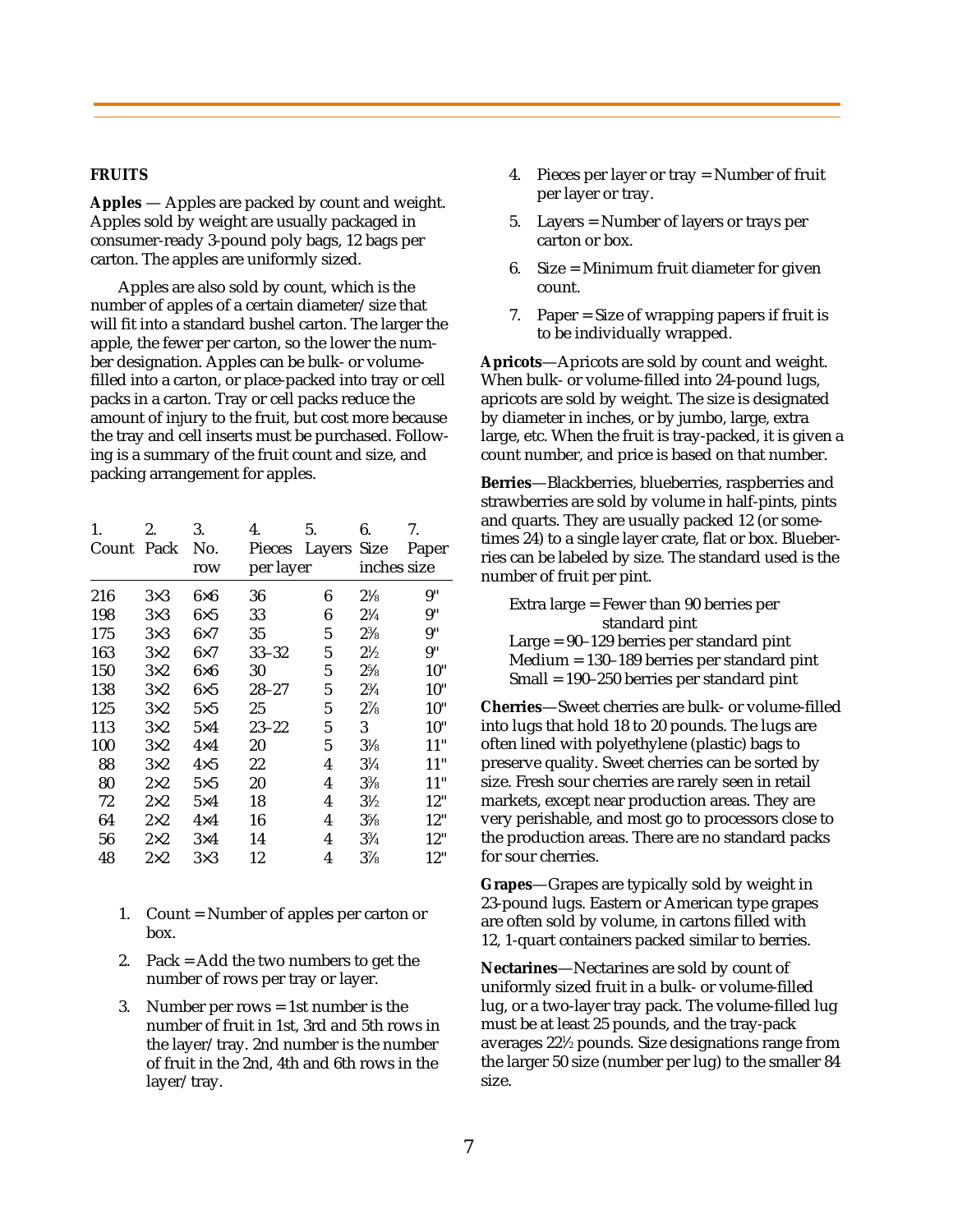**Peaches**—Peaches are usually sold by weight and sometimes by count. Shipping containers are packed with uniformly sized fruit, usually designated by diameter in inches. They are packed bulkor volume-filled, or in tray-packs. If fruit is ranchpacked, then tray-packing is used to protect the softer fruit from bruising.

**Pears**—Pears are usually sold by count in bulk- or volume-filled cartons, wrapped in bulk- or volumefilled cartons, or tray-packed in lugs. The greater the count number, the smaller the fruit size. Each carton must contain uniformly sized fruit.

**Plums and Fresh Prunes**—Plums and fresh prunes are usually sold by weight of bulk- or volume-filled half-bushel lugs, with a minimum weight of 28 pounds. Fruit size is designated as 3×4, 6×6, 5×5, etc. These designations originated with an old 4-basket crate pack. The numbers designate the number of rows and columns in the top layer of the baskets. A 3×4 lug would have larger fruit than a  $6\times6$  lug.

# **Definitions**

**Box or carton**—Usually refers to a corrugated fiberboard container. It may be a two-piece telescoping box, or a carton that closes with top flaps. The contents can be place-packed with liners and layer dividers, or bulk-filled.

**Crate**—Usually refers to a wooden, wirebound container. These are usually bulk-filled to a desired weight or, in the case of sweet corn, filled with 5-dozen ears.

**Flat**—Usually refers to a container that is placepacked in one or two layers, depending on the crop. Flats are also used to package produce that are packed in half-pint, pint and quart consumer-ready containers.

**Lug**—Usually refers to a container that is placepacked in two or three layers, depending on the crop. Lugs can also be bulk-filled. They are made of wood, corrugated fiberboard, or a combination of both. Standard dimensions are  $16\% \times 13\%$  inches with varying depths.

# **References**

Hardenburg, R.E., A.E. Watada and C.Y. Wang. 1986. *The Commercial Storage of Fruits, Vegetables and Florist and Nursery Stocks.* USDA-ARS Agriculture Handbook #66 (revised) 136p.

Kadar, A.A., R.F. Kasmire, F.G. Mitchell, M.S. Reid, N.F. Sommer, and J.F. Thompson. 1985. *Postharvest Technology of Horticultural Crops.* Cooperative Extension University of California, Division of Agriculture and Natural Resources Special Publication #3311. Oakland, CA.

Lorenz, O.A. and D.N. Maynard. 1988. *Knott's Handbook for Vegetable Growers,* 3rd ed. Wiley Interscience, New York.

1990 Produce Availability and Merchandising Guide. *The Packer*. Vance Publishing Corp. Overland Park , KS.

Ryall, A.L. and W.J. Lipton. 1979. *Handling, Transportation and Storage of Fruits and Vegetables,* Volume 1, 2nd ed. Vegetables and Melons. AVI Publishing Co., Westport, CN.

Ryall, A.L. and W.T. Pentzer. 1974. *Handling, Transportation and Storage of Fruits and Vegetables,* Volume 2. Fruits and Tree Nuts. AVI Publishing Co., Westport, CN.

# **Containers and Packaging**

Adelman-Fisher Packaging 207 Walnut Street Kansas City, MO 64106

Aargus Poly Bag Co. 1415 Redeker Rd. Des Plaines, IL 60016 (312) 356-3341

Liberty Carton Co. Agri-Pack Div. 870 Louisiana Ave. Minneapolis, MN 55425 (612) 540-9615

Allied Fastener Corp. 133 N. 25th Ave. Melrose Park, IL 60521 (312) 345-0063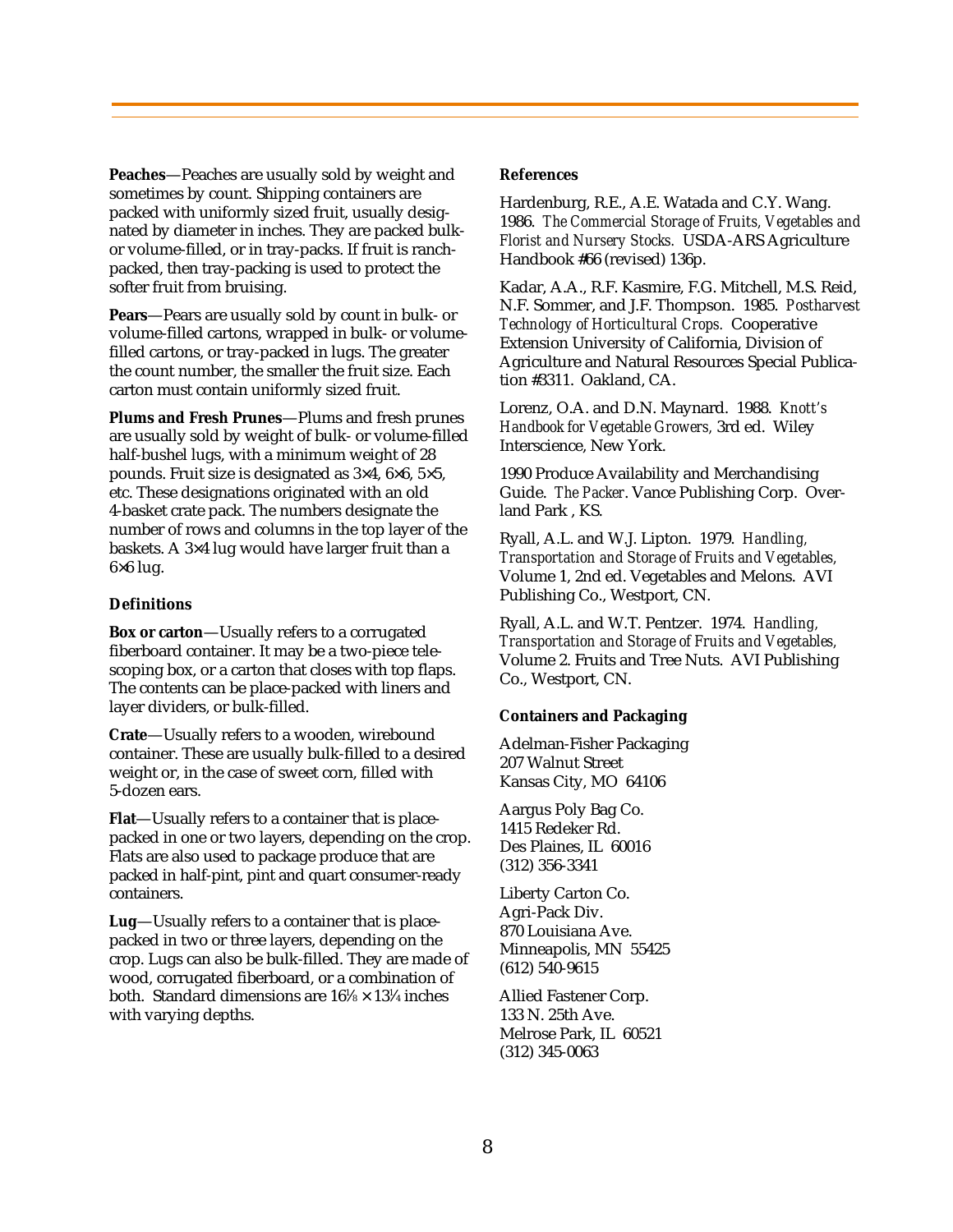Alton Packaging Corp. 401 Alton St. Alton, IL 62002 (618) 466-6552

Anderson Box Co. Park Fletcher Station Box 41264 Indianapolis, IN 46241 (317) 248-8086

Chesmore Seed Company 1302 S. 4th Street St. Joseph, MO 64501 (816) 279-0865

Cordage Packaging 8112 W. Thomas St., Apt. 3 Justice, IL 60458 (312) 496-3152

Fresh-PAK P.O. Box 256 Stevensville, MI 49127 (616) 429-3295

International Paper Co. 635 Northwest Ave. Northlake, IL 60164 (312) 562-6900

Jacksonsville Box & Woodwork Co., Inc. (tomato lugs) P.O. Box 3447 Jacksonville, FL 32206 (904) 354-1442

Love Box Company, Inc. 3380 Centennial Road Salina, KS 67401 (785) 823-7354

Pacific States Box and Basket Co. (berry boxes; baskets) 1295 S. Los Angeles St. Glendale, CA 91209 (213) 245-5711

Package Research Laboratory 2406 Shooting Park Rd. Peru, IL 61354 (815) 223-7700

Packaging Corp. of America 1603 Orrington Evanston, IL 60204 (312) 492-6956

Ridge Pallets, Inc. (Bulk bins, pallets) P.O. Box 819 Bartow, FL 33830 (813) 533-1147

Rockford Package Supply, Inc. 10421 Northland Drive Rockford, MI 49341 800-444-7225 or (616) 866-0143

Smalley Package Company, Inc. (bulk bins, pallets, baskets) P.O. Box 231 Berryville, VA 22611 (703) 955-2550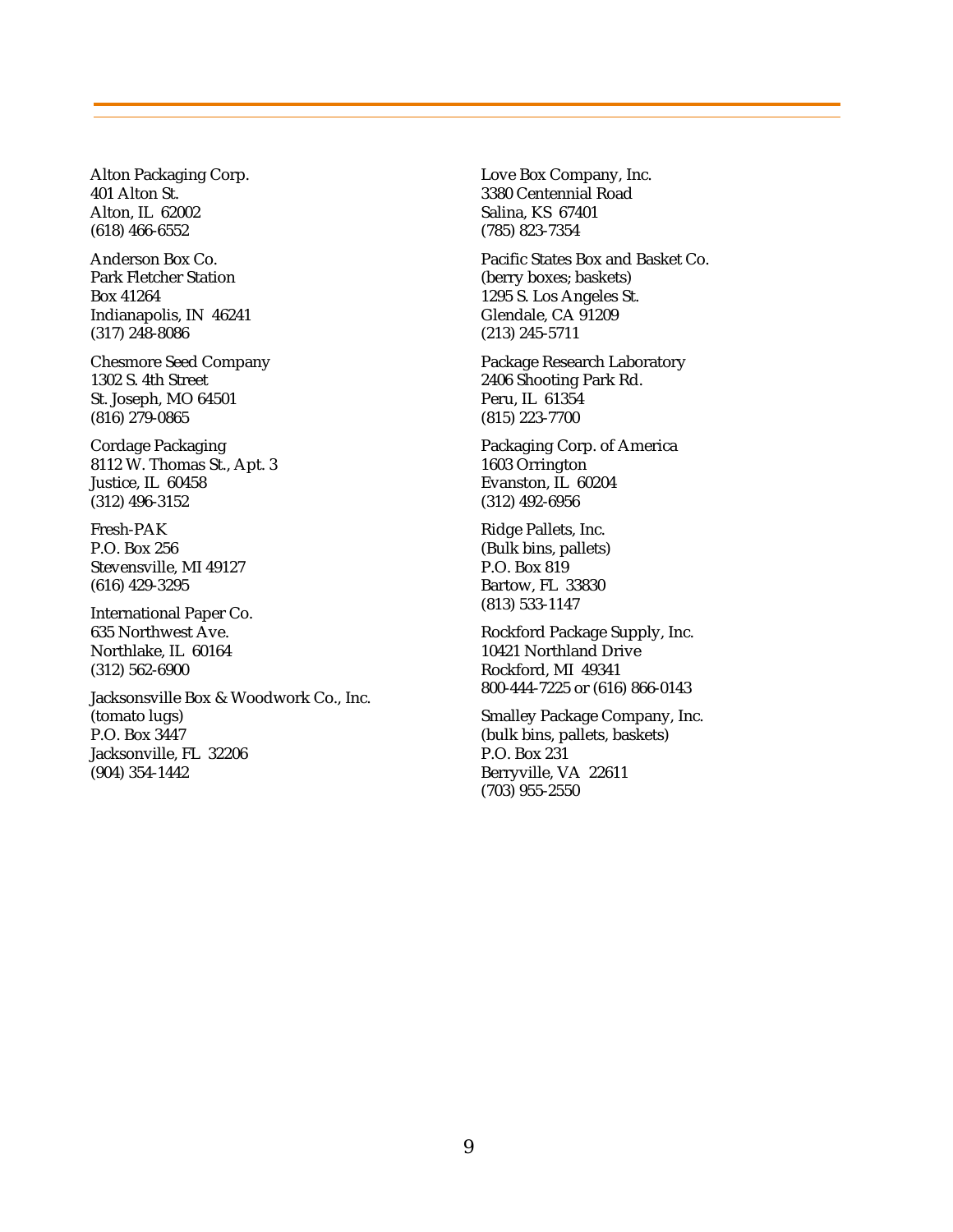| Vegetable                                 | Container                                                                                                          | Approximate<br>net weight (lb.)     |
|-------------------------------------------|--------------------------------------------------------------------------------------------------------------------|-------------------------------------|
| Asparagus                                 | Pyramid crate<br>Half pyramid crate or carton<br>Carton holding 16, 1 <sup>1</sup> / <sub>2</sub> -lb. pkgs.       | $30 - 36$<br>$15 - 17$<br>$24 - 25$ |
| Bean, snap                                | Bushel crate hamper, or basket<br>Carton                                                                           | $28 - 32$<br>$20 - 22$              |
| Beet<br><b>Bunched</b><br>Topped          | $1\%$ -bushel crate, 24s<br>1/ <sub>5</sub> -bushel crate, 12s<br>Sacked, as marked                                | $36 - 40$<br>$15 - 20$<br>$25 - 50$ |
| <b>Broccoli</b>                           | Carton holding 14-18 bunches                                                                                       | $20 - 24$                           |
| <b>Brussels</b><br><b>Sprouts</b>         | Carton<br>Carton holding 12 10-oz. cups                                                                            | 25<br>$7\frac{1}{2} - 8$            |
| Cabbage                                   | Sack, crate or carton                                                                                              | $50 - 55$                           |
| Carrot<br><b>Bunched</b><br><b>Topped</b> | Carton holding 2 dz. bunches<br>48, 1-lb. or 24, 2-lb. bags in<br>master container<br>Mesh bag, loose or as marked | 23–27<br>48<br>$25 - 55$            |
| Cauliflower                               | Flat or 2-layer carton holding<br>9-16 trimmed heads<br>Long Island type crate                                     | 18–24<br>$45 - 55$                  |
| Chinese<br>Cabbage                        | $15\frac{1}{2}$ -in. wirebound crate<br>$1\frac{1}{9}$ -bushel wirebound crate                                     | $50 - 53$<br>40–45                  |
| Corn, sweet                               | Wirebound crate 41/2-5 dz.<br><b>Sacks</b>                                                                         | $42 - 50$<br>$35 - 40$              |
| Cucumber                                  | Bushel carton or wirebound<br>crate<br>$1\frac{1}{9}$ -bushel carton or<br>wirebound<br>Los Angeles lug            | $50 - 55$<br>$50 - 55$<br>$28 - 32$ |
| Cucumber,<br>Greenhouse                   | Carton holding 1-layer pack<br>Carton                                                                              | $8 - 10$<br>16                      |

|                   |                                                                                   | Approximate        |
|-------------------|-----------------------------------------------------------------------------------|--------------------|
| Vegetable         | Container                                                                         | net weight (lb.)   |
| Eggplant          | Carton packed 18s and 24s<br>Bushel carton, 1 <sup>1</sup> / <sub>9</sub> -bushel | $20 - 23$          |
|                   | carton or wirebound crate                                                         | $30 - 35$          |
| Garlic            | Carton or crate, bulk                                                             | 20                 |
|                   | Carton or crate, bulk                                                             | 30                 |
|                   | Carton of 12 pkgs. of 2 bulbs ea.                                                 | 10                 |
| Greens            | Bushel basket, crate, carton                                                      | $20 - 25$          |
|                   | $1\%$ or $1\%$ bushel, crate or                                                   |                    |
|                   | carton                                                                            | $30 - 35$          |
| Herbs, Fresh      | Bulk, bunched-packed 6,                                                           |                    |
|                   | 12, or 30 per carton.                                                             | Varies             |
| Lettuce           |                                                                                   |                    |
| Romaine           | $1\%$ bushel wirebound crate                                                      | 20–25              |
| <b>Big Boston</b> | Carton & eastern carton holding                                                   |                    |
| <b>Bibb</b>       | 24 heads                                                                          | $20 - 24$          |
| Leaf              | Carton<br>Carton                                                                  | $5-8$<br>$10 - 13$ |
|                   |                                                                                   |                    |
| Melon             |                                                                                   |                    |
| Casaba            | Carton, bliss style, packed                                                       |                    |
| Crenshaw          | $4, 5, 6$ or $8$<br>Carton, bliss style, packed                                   | $32 - 34$          |
|                   | $4, 5, 6$ or $8$                                                                  | 30–33              |
| Honeydew          | Flat crate standard                                                               | 40                 |
|                   |                                                                                   |                    |
| Muskmelon         | 1/2-carton or crate packed                                                        |                    |
|                   | 12, 15, 18, 23<br>Jumbo crate packed 18 to 45                                     | $35 - 40$<br>70–80 |
|                   | $\frac{2}{3}$ -carton packed 15, 18, 24, 30                                       | $53 - 55$          |
|                   |                                                                                   |                    |
| Watermelon        | Bulk bin, medium size                                                             | $1,400-1,800$      |
|                   | Carton holding 3-5 melons                                                         | $65 - 80$          |
| Okra              | <b>Bushel hamper or crate</b>                                                     | 30                 |
|                   | %-bushel crate                                                                    | 18                 |
|                   | Carton                                                                            | 18                 |
|                   | 12-qt. basket                                                                     | $15 - 18$          |
| Onion             |                                                                                   |                    |
| Dry               | Sack                                                                              | 50                 |
|                   | Sack                                                                              | 25                 |
|                   | Carton holding 15, 3-lb. bags                                                     | 45                 |

Carton holding 20, 2-lb. bags 40

## **Table 1. Standard size and net weights of common containers used for fresh vegetables.**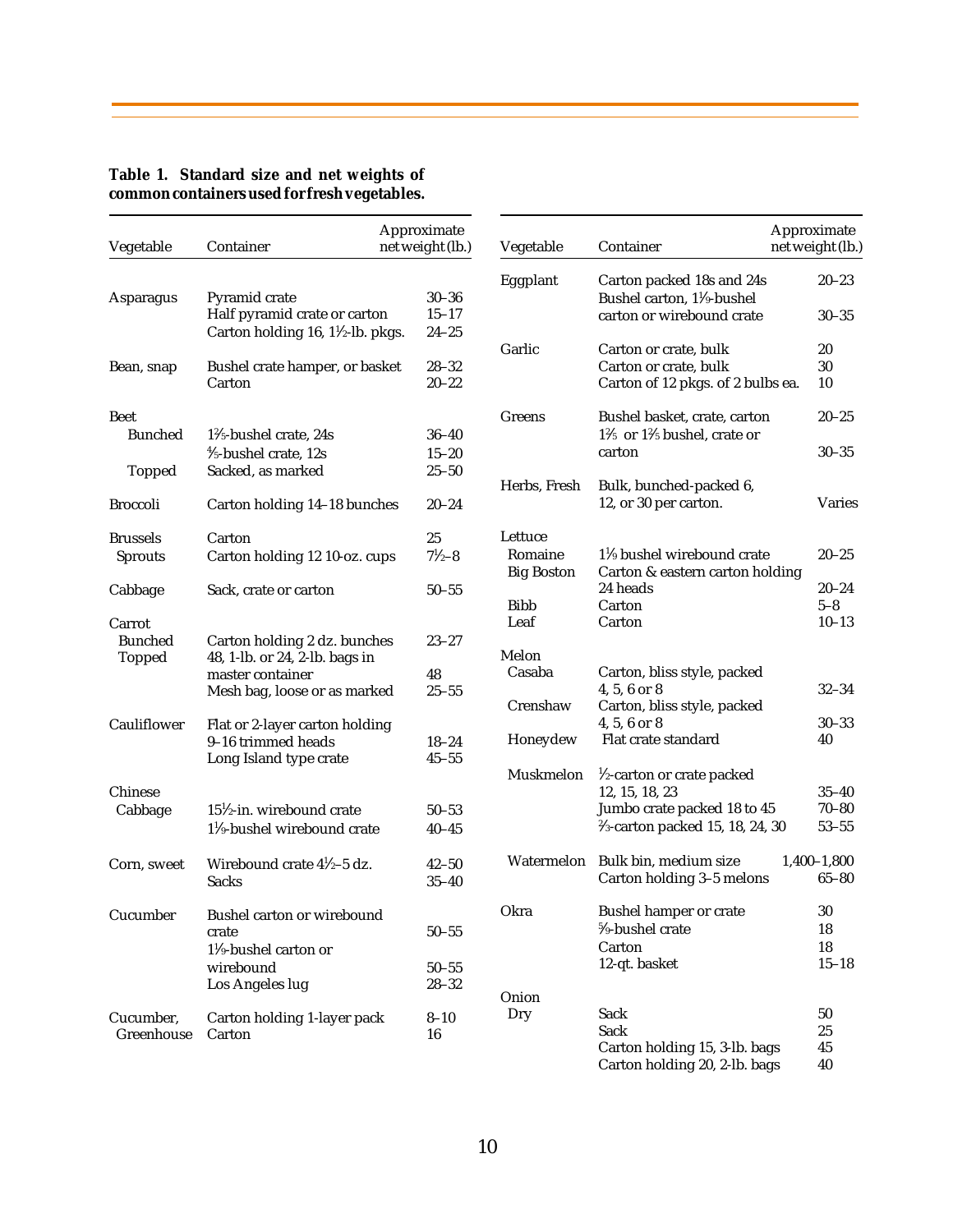| Vegetable                                 | Container                                                                                                                          | Approximate<br>net weight (lb.)              | Vegetable                     | Container                                                                                                      | Approximate<br>net weight (lb.) |
|-------------------------------------------|------------------------------------------------------------------------------------------------------------------------------------|----------------------------------------------|-------------------------------|----------------------------------------------------------------------------------------------------------------|---------------------------------|
| Green                                     | Carton/crate holding 4 dz.<br>bunches<br>Carton/crate holding 2 dz.                                                                | $15 - 25$                                    | Spinach                       | Carton or wirebound crate holding<br>2 dozen bunches<br>Carton holding 12, 10-oz. film bags $7\frac{1}{2}-8$   | $20 - 22$                       |
|                                           | bunches<br>Carton                                                                                                                  | 20<br>13                                     |                               | <b>Bushel basket or crate</b>                                                                                  | $20 - 25$                       |
| Pearl                                     | Carton holding 12, 10-oz.<br>containers                                                                                            | 8                                            | Squash<br>Winter              | $1\frac{1}{9}$ -bushel crate<br>Bulk bin carton, collapsible<br>and reusable                                   | $40 - 50$<br>800-900            |
| Oriental                                  |                                                                                                                                    |                                              |                               | Various bulk bins                                                                                              | $900 - 2,000$                   |
| Vegetable                                 | Lug<br>Crate<br>Carton<br>Wirebound crate                                                                                          | $25 - 28$<br>$75 - 80$<br>$20 - 22$<br>45    | Summer                        | 5/ <sub>9</sub> -bushel crate or carton<br>$\frac{1}{2}$ -bushel basket or carton<br>Carton or Los Angeles lug | 21<br>21<br>$24 - 28$           |
|                                           |                                                                                                                                    |                                              |                               | $\frac{3}{4}$ -lug                                                                                             | $18 - 22$                       |
| Ornamental                                |                                                                                                                                    |                                              |                               | $1\frac{1}{9}$ -bushel crate                                                                                   | $42 - 45$                       |
| Gourds                                    | $\frac{1}{2}$ - to $\frac{5}{8}$ -bushel crate<br><b>Bulk or Bulk bins</b>                                                         | 40<br>$900 - 1200$                           | <b>Sweet Potato</b>           | Carton, crate or bushel basket<br>Carton, California                                                           | 50<br>40                        |
| Pea                                       |                                                                                                                                    |                                              | Tomato                        |                                                                                                                |                                 |
| Green<br>Snow pea                         | Bushel basket or wirebound crate 28-32<br>Carton                                                                                   | 10                                           | Cherry<br>Mature green Carton | Carton holding 12 pints<br>Pinks & ripes 2-layer flat, carton                                                  | $16 - 18$<br>25                 |
| Pepper                                    |                                                                                                                                    |                                              |                               | or tray pack                                                                                                   | 20                              |
| Green                                     | <b>Bushel carton</b><br>$1\frac{1}{2}$ -bushel wirebound crate                                                                     | $25 - 30$<br>$25 - 30$                       |                               | 3-layer lug or carton<br>Carton, loose pack                                                                    | 30<br>20                        |
| Chili                                     | Carton<br>Lugs or carton, loose pack                                                                                               | $27 - 34$<br>$16 - 25$                       | Turnip                        |                                                                                                                |                                 |
| Potato                                    | 100-lb. sack<br>50-lb. sack or carton<br>20-lb. film or paper bags<br>5, 10-lb. film or paper bags<br>10, 5-lb. film or paper bags | 100<br>50<br>20<br>50<br>50                  | <b>Topped</b>                 | Film bag<br>Film & mesh bag or bushel basket 50<br>Carton holding 24, 1-lb. film bags 24                       | 25                              |
| Pumpkin                                   | Bulk<br><b>Bulk bins</b><br>$1\frac{1}{9}$ -bushel crate<br>$\frac{1}{2}$ - to $\frac{5}{8}$ -bushel crate                         | Semi-load<br>$900 - 1,200$<br>40 or 50<br>40 |                               |                                                                                                                |                                 |
| Radish<br><b>Bunched</b><br><b>Topped</b> | Carton holding 4-dz. bunches<br>Carton holding 24, 8-oz. film bags 12<br>Carton holding 30, 6-oz. film bags 11-12                  | 25                                           |                               |                                                                                                                |                                 |
| Rhubarb                                   | Carton or lug<br>Carton                                                                                                            | 20<br>5                                      |                               |                                                                                                                |                                 |
| Rutabaga                                  | Bag or carton<br>Sack or carton                                                                                                    | 25<br>50                                     |                               |                                                                                                                |                                 |